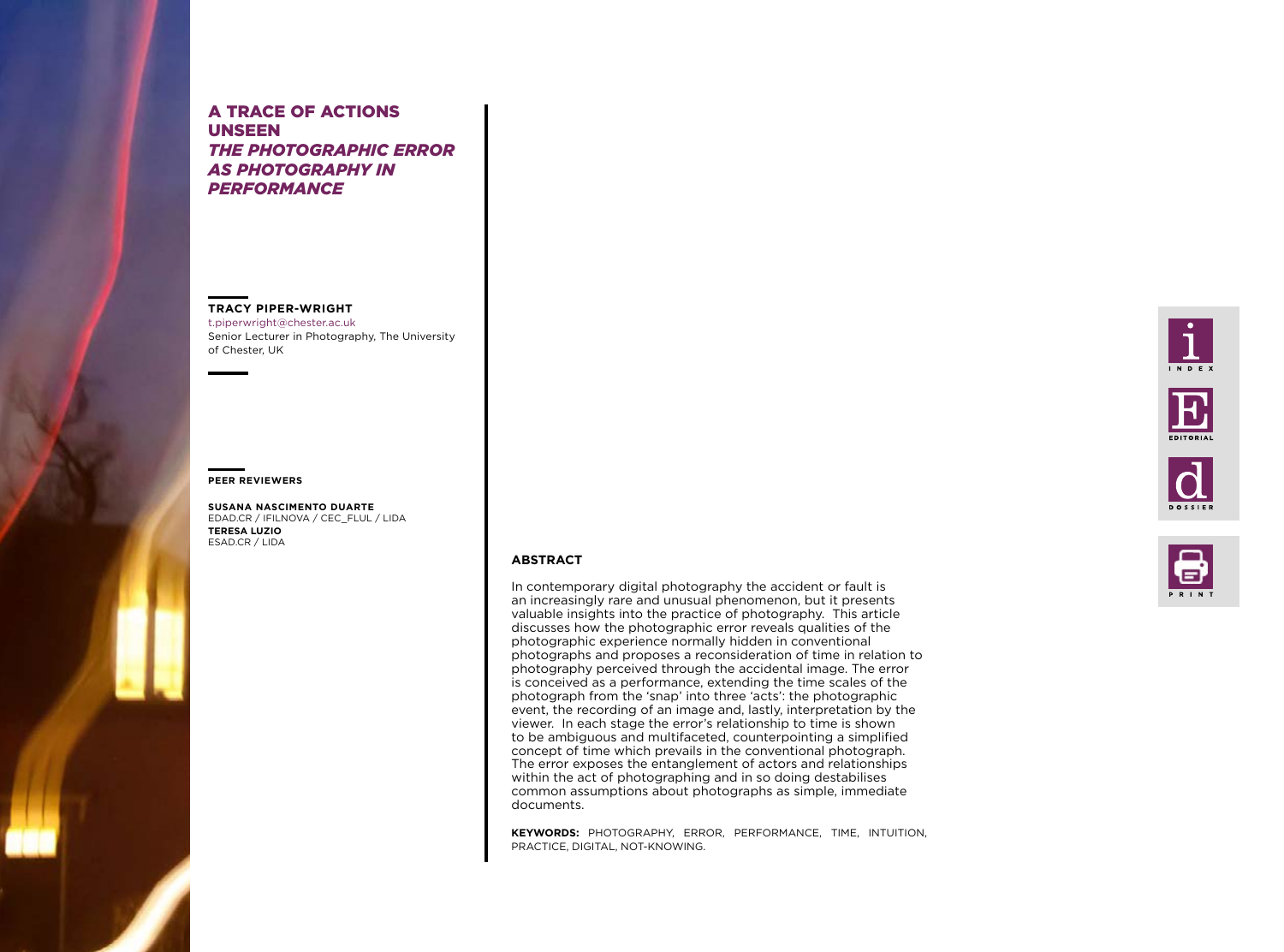



## **Introduction**

**ERRORE 19 ISSNET ISSNET ISSNET ISSNET ISSNET ISSNET ISSNET ISSNET ISSNET ISSNET ISSNET ISSNET ISSNET ISSNET ISSNET ISSNET ISSNET ISSNET ISSNET ISSNET ISSNET ISSNET ISSNET ISSNET ISSNET ISSNET ISSNET ISSNET ISSNET ISSNET I** ly, at the periphery of art practice. They are the elements we sweep aside, discarded and overlooked in lieu of the final successful outcome. new insights in relation to a practice that has become ubiquitous, familiar, and automatic.

This paper draws upon the research project *In Pursuit of Error*<sup>1</sup> . The project collects and analyses photographs that have, either through some technological fault or human error, not come out correctly, insofar as the resulting image does not represent what was in front of the camera according to the expectations of the photographer. This includes a wide range of common photographic accidents such as motion blur, light leaks, de-focussing, over or under exposure, poor framing, inadvertent cropping, or combinations of these things.

The project began in 2014 as a consequence of the author's artistic practice and has developed into a broader ethnographic study of the error in the practice of artists, professional and amateur photographers. The initial research premise defined an error as 'the unintended or unexpected' in photography, concentrating on the in-camera error, occurring at the moment of taking a picture.

> predominant signifiers in the photographs we <https://inpursuitoferror.co.uk/about/> A consequence of removing errors from the prevailing image culture is that accuracy and resemblance become the

Through international calls for contributions of errors, the project has amassed a substantial database of images. The contributions to *In Pursuit of Error*, images from which accompany this paper, cover a broad range of subjects and a wide gamut of errors from the smallest maladjustment to the wildest abstraction. Contributors are asked to supply a narrative to describe how their error arose and why they perceive it to be an error. This commentary reveals a great level of variation in how practitioners define an error and to what extent the fault becomes a tangible visual presence in the final image. The narratives are an important resource in understanding how photographers might seek, value and interpret errors arising in their work, and moves the investigation beyond the visual phenomenon of the error and into the culture and ideology of photography practice.



Errors were a more common and visible aspect of photography when it was a predominantly film and chemical medium but technological efficiencies such as camera automation, image preview and instant deletion have all but eradicated the error from everyday photographic practice and perception.

**FIG. 1** © Tracy Piper-Wright 2017 Caption: *Through mishandling or misadventure, the error reveals itself*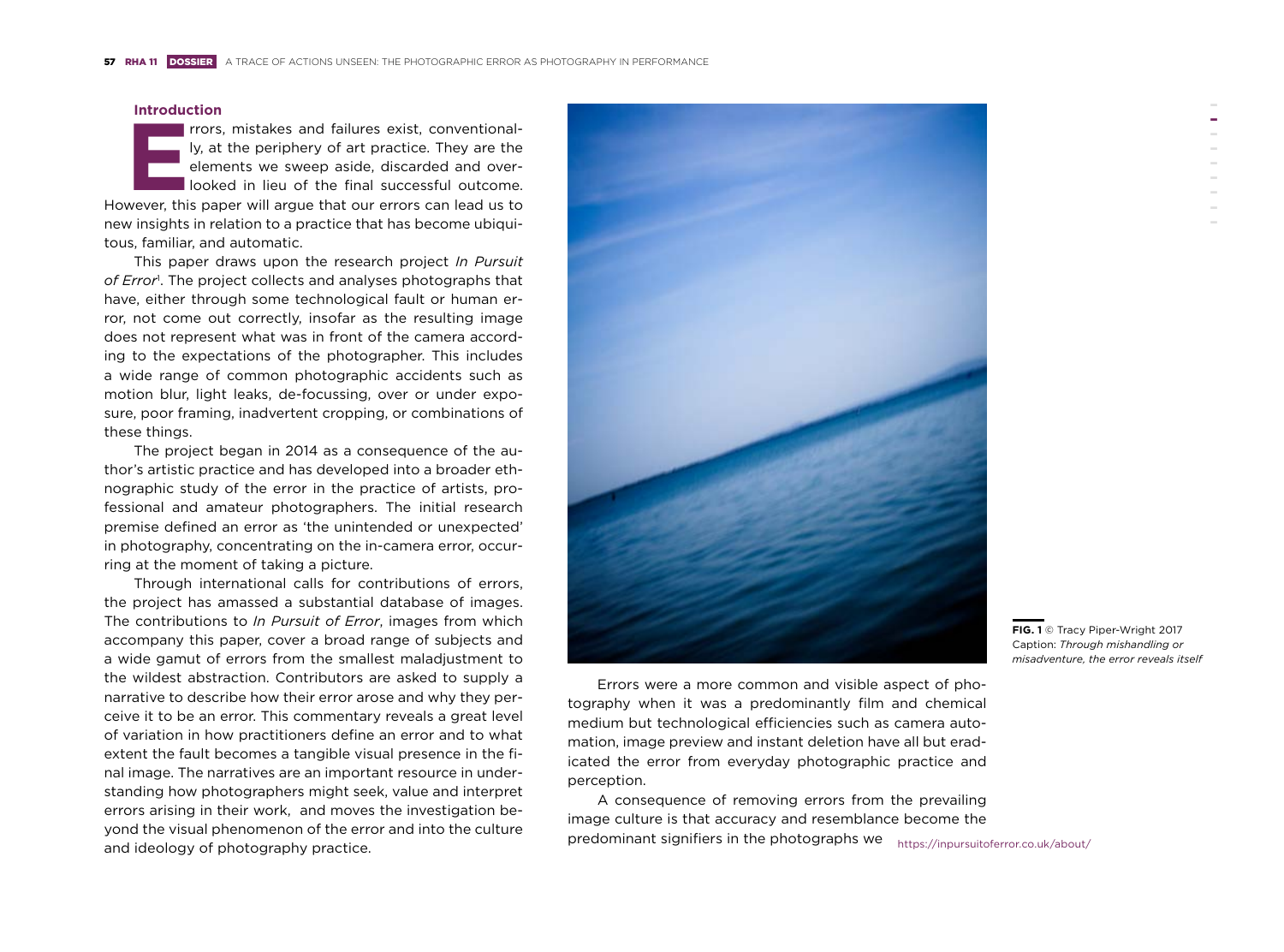see on a daily basis. The burden of impartiality and objectivity placed on photography since its invention is felt today in the machine-vision aesthetic driven by sophisticated and accessible camera technology, AI algorithms which select, edit and choose our 'best' pictures and internet circulation which strips images of their context in time and place rendering them apparently authorless. Digital cameras and networked distribution now compress the journey from event to image to such an extent that we rarely appreciate the contingent and situated act of photographing which took place in order to bring the image into being.

However, despite appearances to the contrary, the activity of making photographs is still a complex fusion of human agency and technological processes, and it is only when something goes wrong that this becomes apparent. Errors produced by the camera without conscious human intervention create speculative examples of possible image worlds, while human errors reflect ways of seeing which are partial, subjective and affected by our bodily actions and the contexts of time and place. In both cases aspects of time, movement and action are suggested which, through the conventions outlined above, often remain unseen. These mobile and restless elements run counter to the notion of simple transmission from event to image that is presented by contemporary digital photography culture, and suggest a way to reconsider time in relation to photography.

This paper addresses time as a specific indicator of difference between the conventional photograph and the error, based on a distinction between performativity and performance. This linguistic turn distinguishes between the photograph as a singular act of depiction and the photograph as a multivalent object.

### **Time and the photograph**

Photography has a complex relationship to time. Convention leads us to consider the photograph as somehow interrupting time, freezing or slicing it to create a moment paused or captured. This concept of photographic time as an instant (concomitant with the shutter press, the flash, the image 'taken' from the flow) contributes to the sense of identity

between the time of the photograph and the time that it represents. This identification with the past moment dissolves the photograph *qua* object in favour of the representation it contains. The photograph becomes nothing more than a scrap of 'then'; a window onto *that* world at *that* moment, momentarily paused for our consideration.

While this may seem self-evident, this concept of time contributes to the disappearance of the photograph itself in lieu of an appraisal of how well or otherwise it represents. Linking the photograph with the 'real', and as a copy of something in the world, is part of photography's inevitable tautology which frames the primary method of categorising good/bad photos: it looks like/it doesn't look like. In this way the photograph can only reference that which is beyond itself. It points to the world, it defines an object or event, it says 'look at this'. This is a performative concept of photography, adapting the term initially used by Austin (1962) in his speech act theory to indicate an action which does more than just state, but is in some sense a command or instruction. Photographs do not merely state, they communicate. Creating a photograph implies a perlocutionary act (Austin 1962, 101).

The performative photograph, bound up in the depiction of an isolated fragment of time, narrows our frame of reference to such an extent that the only aspect of time we are able to consider is what is held within the frame: the moment captured. By contrast, the photographic error, disobeying the rules of photography by eschewing accurate representation, expands our concept of time in relation to photography. Instead of seeing through the photograph to the representation beyond, we are held at bay, for there is nothing to see, or at least nothing which is immediately recognisable. The moment depicted is uncertain and prompts speculation and a re-telling of events in order to understand what the image shows.

Thus, the photographic error suggests a different concept of photographic time. As a result of the mistake the photograph is momentarily prised free from its linkage to the real world and becomes a continuous express of time that encapsulates not just the end point - the photographic object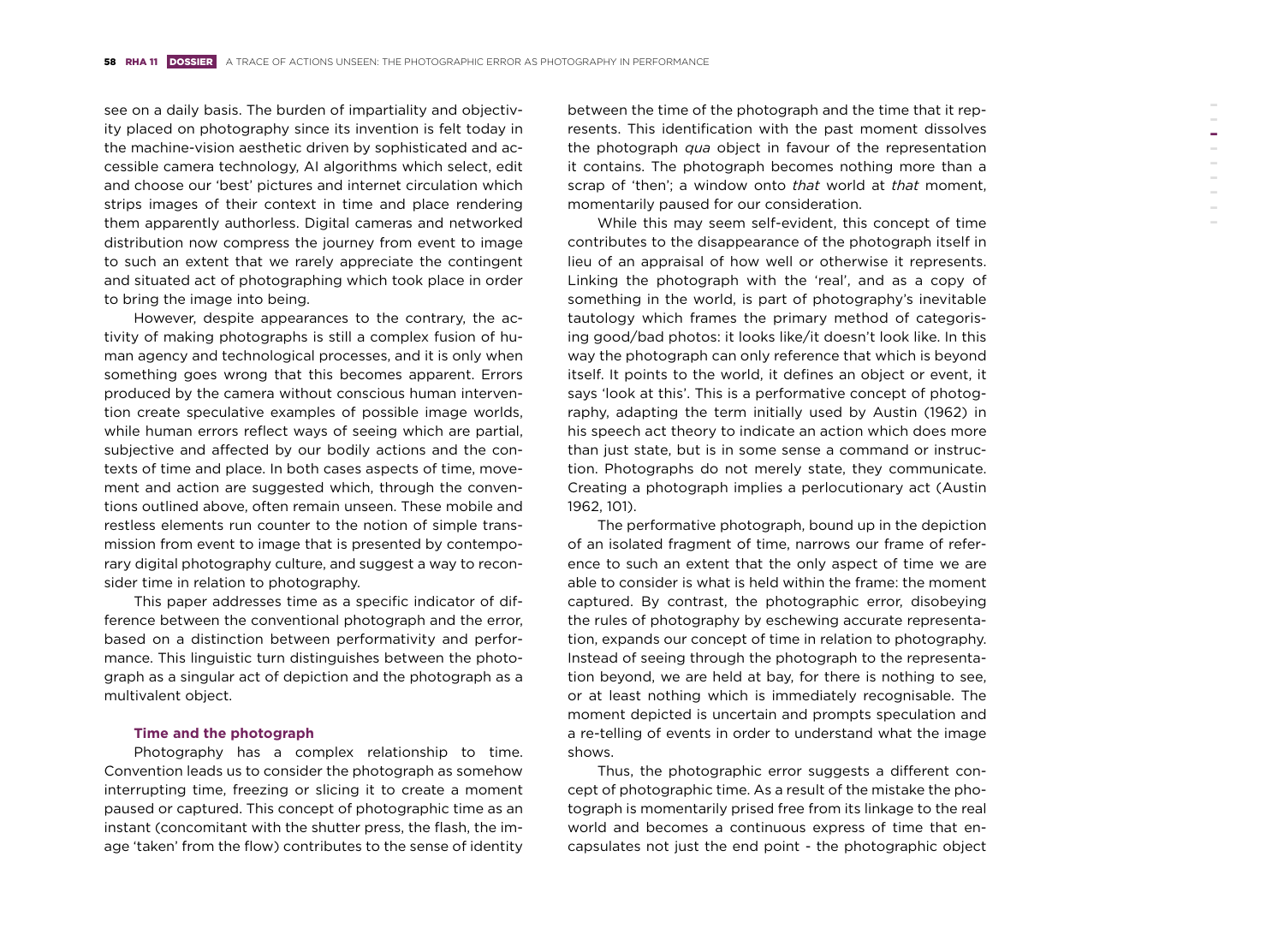- but expands backward to the incipient action of making the photograph and forward to the process of interpretation: expressing the photographic event as a series of stages which operate pre-, during- and post- image. This is a concept of photography as performing, not pointing, and expands the scope of our attention from the instant toward the continuum.

Relieving us from our central concern about resemblance in relation to the photograph, the error allows us to consider the relationships that pertain between the photographer, the camera and the context, breaking the spell of neutrality and reasserting the human-technical relationship in the creation of the image. Instead of a single act, the error presents a series of actions and, with the increase of actors in the performance of photographing; it becomes apparent that contributions from different parties at different times play a vital part.

The error presents us with an extended perspective of photography as occurring in three stages. The first stage is the photographic event, and the collision or collusion between camera and photographer in the making of a photograph. This is followed by the image, and the moment of its inscription onto sensor or film. Lastly there is the image as received by the viewer, who is the interpreter and translator of all that has gone before.

What follows is a discussion of these three aspects of performing photography as exemplified by the photographic error. Using my own practice as a photographer (and error maker) and the contributions to *In Pursuit of Error*, this discussion weaves reflections on practice with observations from theory into an exploratory dialogue.

### **Improvisation – the photographic event**

What happens when we make a photograph? Of course, the term 'make' implies a conclusion of some intention which is set in train well before the result. Perhaps I should add a proviso, go back in time one step, and rephrase my initial question – what happens when we *attempt to make* a photograph? What actions do I and my camera perform in the moment *before* the making, in the *a priori*, anticipatory space before the image is recorded?

The photographer moves their body in relation to their instrument. The actions we perform are a complex sequence (I'm taking as my example here photography as an act out in the world rather than in a studio where many decisions can be prefigured and controlled). To be out in the world, with a camera we are engaged in a sequence of actions which begin as noticing (seeing the thing), then desiring (to capture as an image), then preparing (opening/starting the camera), then framing (holding the camera toward the subject) and only then, in the split second, the making.

Considering the actions that bring a photograph into being reminds us that photographing is a time-based action through which a light image is recorded (Philips 2009, 337). Not only that, but the photographic event as such requires two actors: the photographer and the camera. Both parties have actions to perform, and their relationship is key to the eventual outcome.

The photographer may be clear in her aims, but sometimes the results of her actions are not. It is this disjuncture between intention and result which categorises the 'error' – the image envisaged but not fully resolved. Errors can be characterised as either in excess of or in deficit of the result intended by the photographer. On the continuum between accuracy and failure are many possible outcomes: inconsistencies between the photographer's vision and the resulting image, partial resemblance to her intentions, and, to a greater extent, omissions of important features or inclusion of extraneous elements in the final image.

Taking the photographer's intention as the baseline for decisions on whether an error has occurred makes the identification of an error a subjective process, but there are some general photographic errors which we commonly hold to be mistakes such as blurring or defocussing. These accidents are a consequence of the actions that take place before and during the making of the image, and most often lie within the actions of the photographer and other external forces in the environment. Within the actions that take place before the shutter is pressed many things can go astray: a fumble, a misstep, a movement out of place, an object passing between the camera and its field of vision.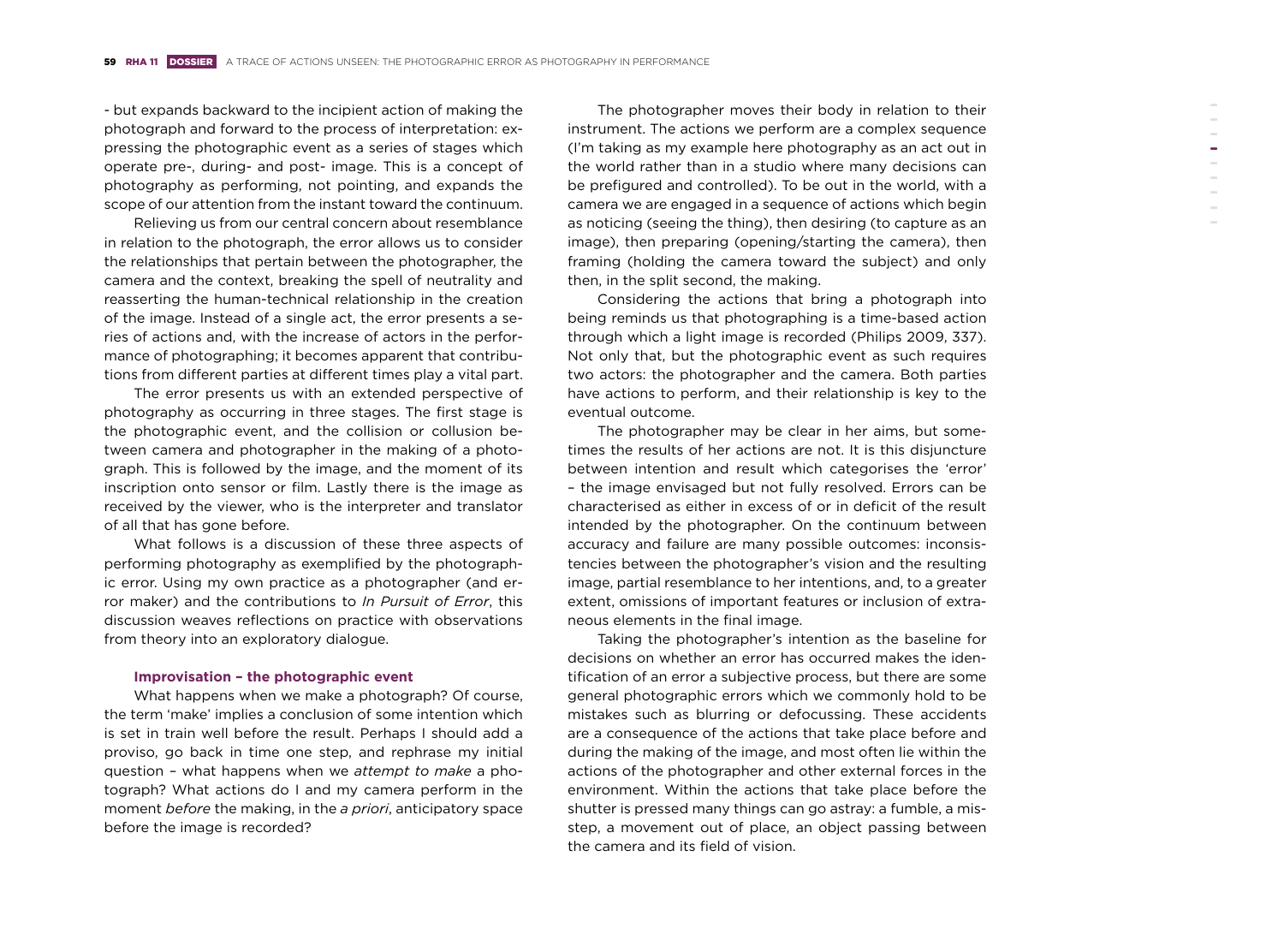

The error presupposes and makes visible the human and contextual aspect of photographing, inscribing the aleatory factors of the event into the resulting image. Errors also arise through faulty use or interpretation of the camera controls, and this aspect of the photographic event suggests the camera as a linked presence in the act of making a photograph.

Regardless of the level of technology being employed, the camera has a subjective viewpoint on the thing photographed, and performs its own sets of operations and actions, bidden and unbidden by the photographer. These actions form another set of possible sites for error, however in this case it is not a direct action which brings the error into being, it is an omission, on the part of the photographer, to account for the camera's way of seeing at the point of making the photograph. So, in the case of an error of over or under exposure, the camera's settings permit its vision to perform in one particular way, when the subject requires something different. Without intervention or adjustment by the photographer, any mismatch between the camera's programme (it's subjective vision at that point in time) and the environment is liable to create an error.

Vilem Flusser contends that the interaction between human and technology within photography is carried out through stages of accepting, testing or challenging the camera's programme, the standard procedure by which it produces correct, acceptable, photographic documents (Flusser 2011, 289). The photographer can relinquish control to the camera, trusting in its expertise, or push the camera to perform outside of its programme with erroneous consequences. In either case the entanglement of human and camera in the act of photographing is such that the actions of each are often indistinguishable in the final image.

Thus we have a situation where the photographer's actions, and the camera's actions, and the subject, and the environment all combine to create the potential circumstances for an error to arise. The stage is set, the actors have their roles, and at the moment of pressing the shutter, the error occurs, unforeseen; an improvisation in the midst of what should be a perfectly scripted performance of making a photograph. The error, created in the act of photographing, grounds the image in the context of time and place. It removes from the resulting photograph the potential for timelessness and abstraction and places it instead in the event of photographing – that time-based event in which the error occurs and *may not reoccur*. The improvisation is emergent and unrepeatable, capturing the "chance encounter between us and the machine" (Boym 2017, 17).

The error performs the moment of its making, inscribing the full chaos of the sensory and temporal into the fabric of the image. This moment of making, extending beyond the conventional fraction of a second, now encompasses the actions of camera and photographer which become perceptible, if not entirely knowable.

# **Interstice – the error-image as aporia**

The durational qualities of the photographic event continue beyond the moment of the shutter press, extending into the process of recording and in the download/development of the image. In both digital and film cameras the moment

**FIG. 2** © Marisa Culatto, 2016 Caption: *A movement out of place*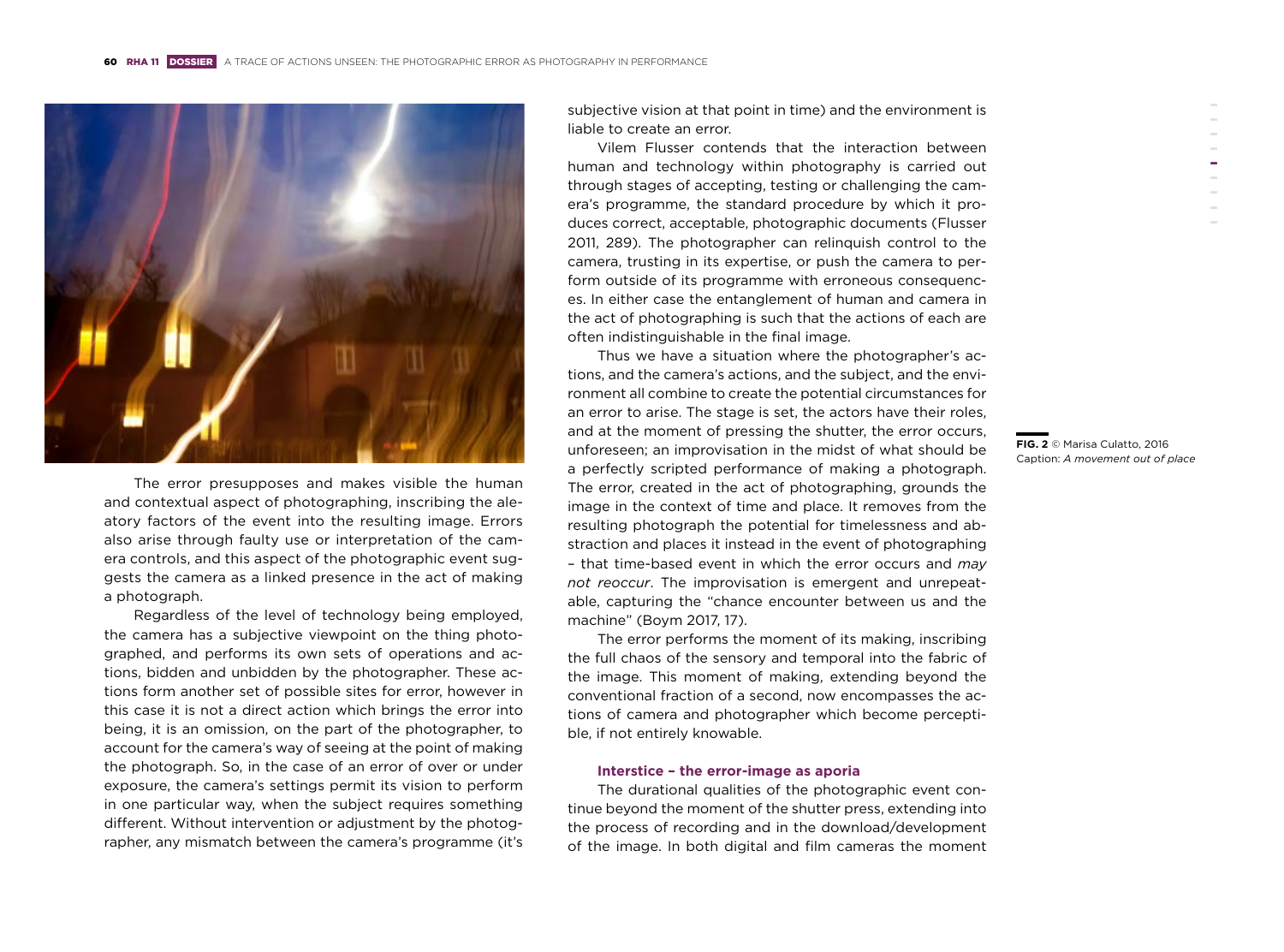of inscription of image onto recording media is shrouded in mystery. In either case, we are faced with the inscrutability of the "black box" (Flusser 2000, 27) which remains, despite any theoretical knowledge of the actions taking place, a mystery in terms of the visibility of the actual processes. In this second phase of the error, the myriad external factors of the photographic event give way to internal and hidden factors: the programme, the recording, the chemical reaction.

These imperceptible moments of inscription create a lacuna in our understanding of the photograph, its *poiesis* forever hidden from sight. The translation of action to image forms an interstice between our intentions and the results of our actions. When the image is revealed we are permitted re-entry into the space of the photograph as a contemplatable object.

The error as image presents a very different prospect to the conventional photograph. It soon becomes apparent that we cannot really see the subject matter in isolation from the action which brought the image into being. We cannot see through and past the photograph into a recognisable situation/event and thereby forget that we are looking at a photograph. These images are not transparent windows onto past events, instead they are obscured, veiled, fogged with actions and interference which we have no choice but to apprehend along with the ostensible subject of the image.

In this way the error closes the distance between image, action and subject, compressing the distance between them to create a solidity where we normally expect transparency. With the loss of a separate and distinguishable depiction or subject the image becomes nothing more than a representation of its 'photographic-ness'. Unlike conventional photographs, errors present as objects, not windows.

But what is this object? It is photographic by means of its production, but it wanders from the path of convention into territory which exposes elements of the photographic act which are normally hidden from our perception. Through the error image we can *see* movement, we can *see* time – we can see its trace, streaks across the surface, obliterating the thing which was the original intention of the photographer.



The error inscribes the actions of camera and photographer indelibly into the resulting image and in so doing proposes a very different type of photography to the timeless/authorless images which seem inherent in a machine-led automatic concept of photography. By contrast, error images are messy, subjective and tactile; unveiling a haptic and sensory world which the shutter normally precludes.

Francois Laruelle's thesis of non-photography argues against photography as a doubling of the world through representation (the classic idea of photographic objectivity) instead proposing photography as a form of perceptual enquiry through which phenomena in the world can be identified (Laruelle 2011, 11). Laruelle's concept speaks to photography's essential character and methods while leaving room

**FIG. 3** © Ian Wright 2012 Caption: *The photographic process becomes visible*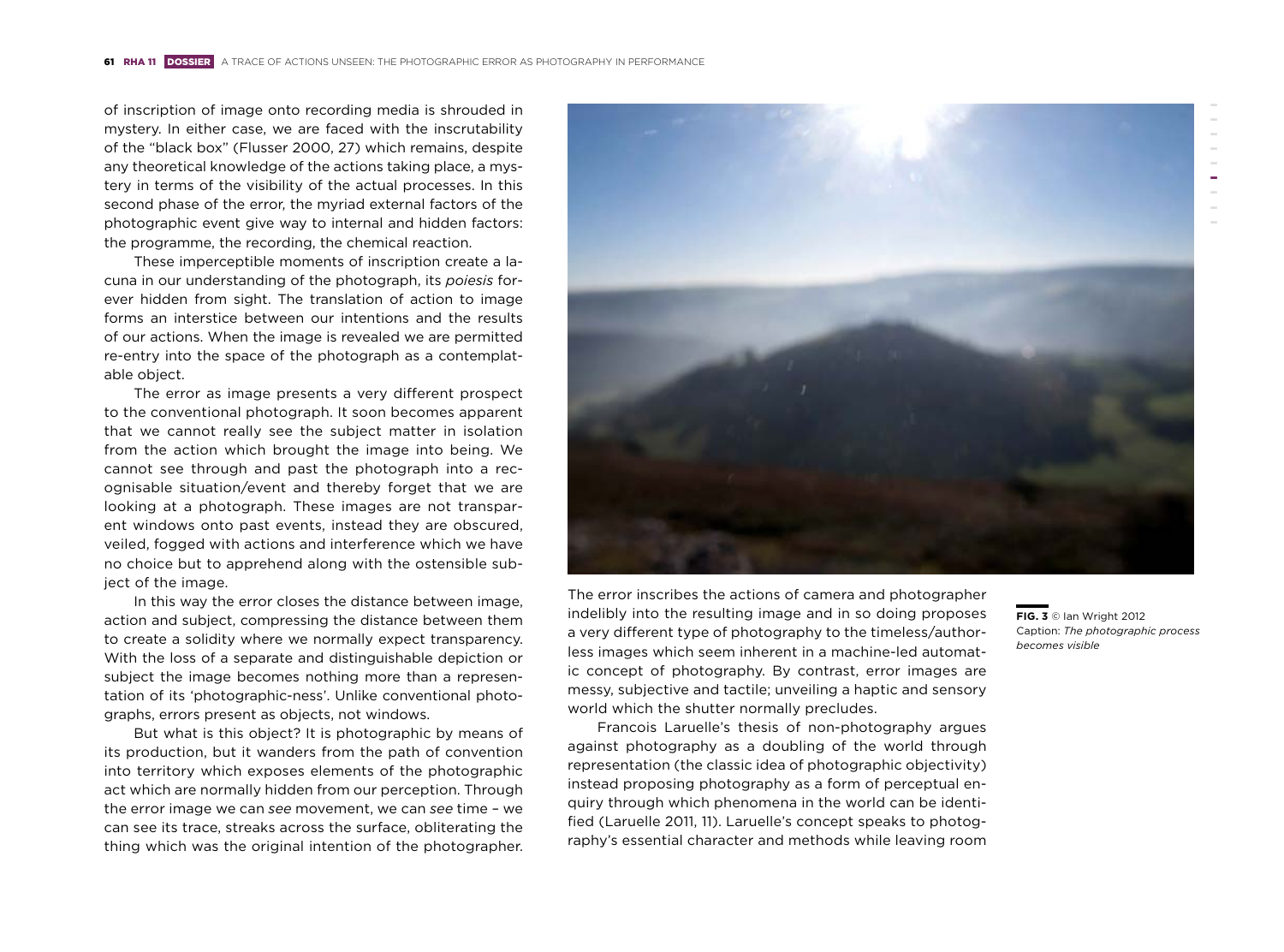to consider how the translation of a phenomenon into a photograph can go beyond just depicting that phenomena.

The error, by exposing and making visible the contingent elements taking place in the photographic event, gains a solidity and presence which is based on the identification of those phenomena, not a resemblance. Asked to depict time, movement or chance, we would be at a loss, however the impact of their presence in the photographic error is immediate and unequivocal. Because the error is always emergent, the phenomena it contains can be identified but not re-represented. We may be able to duplicate the actions that brought the error into being, but we will not be able to duplicate the image because each time the phenomena that surround the conditions of photographing will be different. Each error is a unique gesture, a true improvisation.

Therefore, each time we encounter an error, we encounter it for the first time. This constant renewal of our perception of the error maintains its inherent unknowability. It is an aporia, and its presence represents a hiatus of order, a question mark. It is as if the camera – in a fugue state - has created something which neither it nor we could preconceive. This momentary destabilisation can be thrilling, suggesting the possibility of other ways of seeing and depicting which do not rely on conventional viewpoints and approaches.

This thrill, or wonder suggests that unlike failure which seems to signal an end point or defeat, the error instead offers a sense of discovery and potential. The 16th century etymological roots of error closely align it to notions of wandering, purposelessness and not-knowing, an openness which, through the Rationalist project of the Enlightenment was gradually subsumed into a much narrower definition which categorised error as opposition to and deviation from truth (Nunes 2011, 21). The earlier concept of error suggests the uncertainty of the error in process and execution, the space of interpretation which it opens up, and the gap in our understanding which it suggests. The error wanders from the path of conventional photographic truth, and in so doing presents a different way of knowing.

#### **Interpretation – performing in the present tense**

The error image is both evidence of the photographic event, and an indication of its ambiguity. Looking at photographic errors involves the viewer in reading or guessing the 'narratives of action' that have brought the image into being. Unlike the performative indexicality of the conventional photograph, the error trades specificity for uncertainty both in the moment of creation and in the resulting photograph, leaving the viewer to explore the image for traces of unintended actions. In so doing, the error-image destabilises common assumptions about photographs as simple, immediate documents.

The encounter with the error-image occurs in distinct stages. First there is the sensuous aesthetic encounter with the image in its pure visual sense, responding to the disposal



**FIG. 4** © Deborah Duffin 2016 Caption: *What happened here*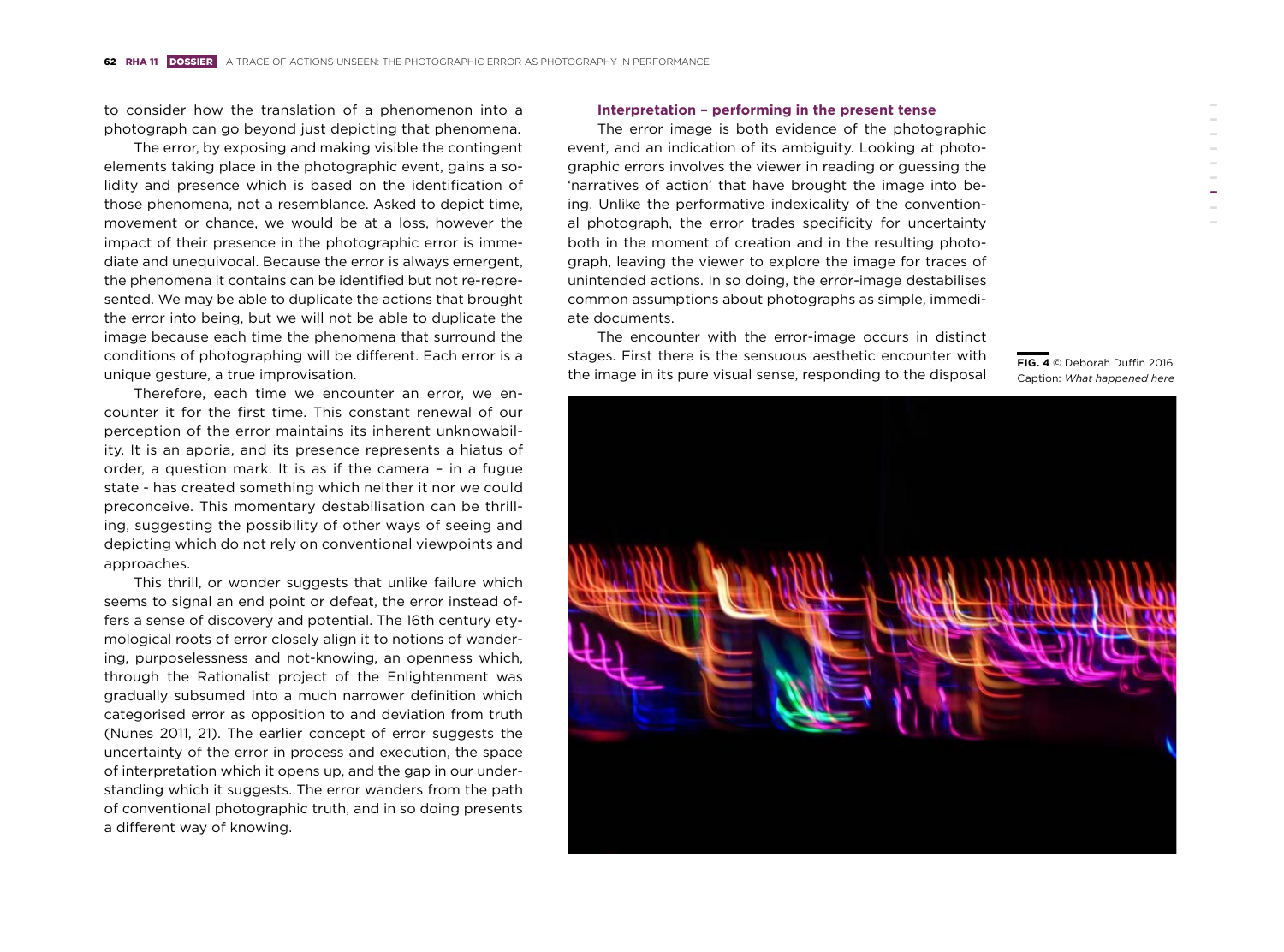of colour and form across the picture plane. Secondly there is a striving to see what it is that has been depicted, to decode the visual information and trace it back to a recognisable object or event. This secondary looking draws comparisons between the error-image and conventional depictions, focussing on disparity, non-identity and strangeness in the visual phenomenon. Lastly, this examination leads to speculation on the actions or events which brought forth the image, a final narrative unfolding which seeks to interpret the image through knowledge or imagination.

This narrative is rarely conclusive, because there are many contingent visible and invisible factors in the creation of the error. When presented with an error our first reaction is often framed as a question: 'what happened here?'. In this wondering, the viewer's mind wanders, back to the story or the circumstances that brought the image into being, forward to the image itself, its visual presence and what it suggests and connotes. Often the story of how an error arose is rather mundane or pathetic (e.g.: I moved, it moved, the camera did something unexpected) yet the image is intriguing, exciting, even beautiful. This disjuncture between action and result is where the power of the error lies – in the unfathomable interstice between the two where something unquantifiable happens.

Through this process of narrative re-tracing, the error as *image* presents an additional complexity with regard to time. The error is of the moment while also leading backward to a time before and during the instant, in which multiple additional stimuli were absorbed into the image. Because the past of the error image is uncertain, inconclusive or unknowable, contemplation of it becomes a present tense activity, a performing of possible interpretations by the viewer/photographer. The error-image does not rescue the past for the present as we might conceive photography's function, for there is no obvious past identified, only our continuous, present tense wonderings and questions. Without representation as a grounding feature, we remain in a continuous here and now (Green and Lowry 2003).

Thierry De Duve explores the relationship between past and present in the photograph by drawing a distinction

(De Duve 1978, 117).

between the 'snapshot' and the 'time exposure'. The snapshot is instantaneous, arresting and simplified, whereas the time exposure is protracted and recurrent. In the case of the snapshot, the 'here' of the image is held at a distance because we access it through reference to a past that cannot be re-experienced. The time exposure by contrast admits of a cyclic return, a process of travel through the image by the viewer which brings the time of the image into the present Photographic errors share similarities with De Duve's concept of a time exposure. The error image evades definition and through its ambiguity points not to a definitive past but to an 'uncertain now'. The time exposure is "a pause in time, charged with potential actualization" (De Duve 1978, 121). This actualization takes place through speech or memory rooted in "the time-consuming act of looking" in which the viewer is engaged (De Duve 1978, ibid). The encounter with the error image is not one of instant recognition or assimilation, but rather an unfolding of speculation and imagination through which the image is interpreted and perhaps explained. The error, as a 'pause in time', allows for a contemplation which we rarely consider possible in relation to the products of contemporary photography culture, where accurate and simplified images are the norm. But what are we looking at? Images which stand outside the system of visual discourse which, through convention

and expectation, we associate with photographic visuality. For Lacan, visual reality is a social construct, deviations from which might be categorised as hallucination, misrecognition or visual disturbance (Bryson 1988, 92). Error images might be one or all of these things, acting to disrupt the screen of cultural conventions through which we normally perceive photographs, instead presenting a new sort of visual entity which requires a new visual lexicon to interpret.

Referencing Bergson (1912/2004), Kember (2008) argues that intuition functions as insight to move us on in relation to what we see, know and understand. For Bergson, intuition was a necessary method of engagement with the complexity of the world, and the fact that elements of it are, and must be, unexplained. Operating on a temporal, internal